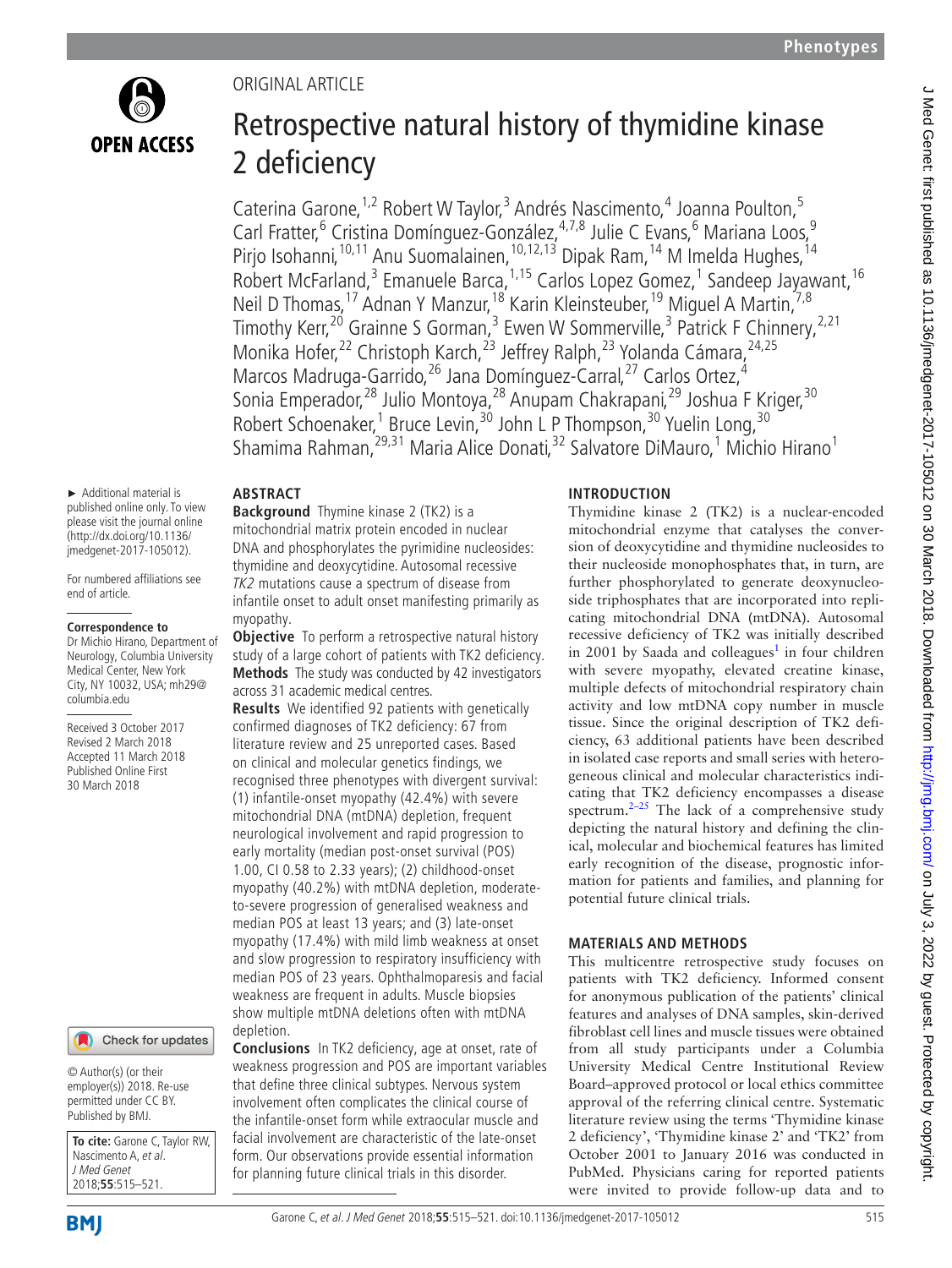contribute additional unreported cases with TK2 deficiency confirmed by molecular genetic testing. Mitochondrial disease research centres in Argentina (one), Chile (one), Finland (one), Italy (one), Spain (two), UK (three) and the USA (one) participated in the study. We collected the following information: age at onset, sign/symptoms, motor performance (maximal motor ability, age when wheelchair-bound, as well as severity and distribution of weakness), respiratory involvement (use of non-invasive ventilation and invasive ventilation), cardiomyopathy, bulbar involvement (gastrostomy, solid or liquid dysphagia, and facial weakness), central and peripheral nervous system involvement (cognitive impairment, brain MRI abnormalities, encephalopathy, seizures, motor neuron involvement and peripheral neuropathy), non-neurological signs/symptoms indicative of multisystemic involvement (kidney, heart, bone and liver abnormalities), survival, cause of death, serum creatine kinase (CK) levels, electromyography (EMG) studies and muscle histology and biochemistry.

Molecular genetic studies were performed in reference centres as previously described<sup>25-27</sup>: direct Sanger sequencing of *TK2* (NM\_004614.4) or next-generation whole-exome or mitochondrial nuclear gene panel sequencing for genetic diagnosis, long PCR or Southern blot analysis to detect multiple mtDNA deletions and quantitative PCR for mtDNA copy number in muscle tissue. TK2 activity was assessed in cultured fibroblasts of patients.

All statistical analysis was performed using SAS V.9.4. Clinical subgroup comparisons used 1 or 2 df  $\chi^2$  tests and survival analyses employed log-rank or Wilcoxon tests, as appropriate.

### **Results**

#### **Clinical features**

We identified and obtained natural history data for 92 patients (55 men, 37 women) with genetically confirmed diagnoses of TK2 deficiency (online [supplementary tables 1–3](https://dx.doi.org/10.1136/jmedgenet-2017-105012)). For 67 of these, who had been reported, data were obtained from literature review. For 25, previously unreported, data were provided by study contributors.

Age at disease onset ranged from birth to 72 years of age. We stratified patients into three groups based on onset age. Among the 90 for whom this was available, 39 (43.3%) had infantile onset ( $\leq$ 1 year), 37 (41.1%) childhood onset ( $>$ 1 and  $<$ 12 years) and 14 (15.6%) late onset  $(>12$  years). In all but one of the late-onset group, initial manifestations presented after adolescence (>17 years). The proportions of male and female patients in the three groups did not differ significantly  $(P=0.46,$ 2 df  $\chi^2$  test).

All patients had proximal muscle weakness as the first sign of disease or during the clinical course. CK levels, available in 57 out of 92 patients, were elevated in all from 1.3-fold to 30-fold above the upper limit of normal (range 272–6500U/L). In five patients, CK levels were reportedly increased, but values were not available. In seven patients (two infantile-onset, four childhood-onset and one late-onset disease), CK values were transiently in the normal range. CK elevation was associated with myoglobinuria (one) and rhabdomyolysis (two). Nerve conduction studies (NCSs) and EMG were performed in 42 patients, and results classified as myopathic changes defined by polyphasic short-duration low-amplitude motor unit potentials (MUPs) in 33/42 (78.6%), 'myopathic and neuropathic' changes in 3/42 (7.2%), sensory axonal neuropathy by NCS in one (2.4%), chronic denervation by EMG in another patient (2.4%), low-amplitude MUPs in a facial muscle in one patient (2.4%),

isolated 'neuropathic' changes in 3/42 (7.1%), sensory axonal peripheral neuropathy in one (2.4%) and no abnormalities in three patients (7.1%). Although neurogenic abnormalities were detected in 6/34 (17.6%) electrophysiological studies, only two patients had sensory peripheral neuropathy.

Global motor function was severely impaired in 50/61 (82% with Karnofsky or Lansky Performance Status <50) who were wheelchair-bound at the last follow-up. Eleven patients (three children, nine adults; 18%) had motor function compatible with nearly normal daily life at last follow-up; they were able to walk short distances independently, climb stairs or both. Data from motor rating scales were not available for 31 patients. Muscle weakness was most prominent in the first year of life in the infantile-onset form, with 26 of 32 (81%) never acquiring the ability to walk independently and virtually all (30/32; 94%) non-ambulatory by age 4 years, with only one still walking at age 4 years and another as an adult<sup>[3](#page-6-2)</sup> (data were not available in seven patients). In contrast, 19/30 (63%) of childhood-onset patients became wheelchair-bound within 10 years of disease onset except for two patients; one was ambulatory until age 15 (11 years after onset) and the other walked until age 22 (20 years after onset).<sup>[13](#page-6-3)</sup> Of the ambulatory childhood-onset patients, the majority (8/11, 64%) were within 10 years of disease onset, but four were walking more than 10 years after onset at ages 15 (11 years post-onset), 25 (23.5 years post-onset), 28 (19 years post-onset) and 29 years (27.9 years post-onset) (data were not available in seven patients). In contrast to the infantile-onset/ childhood-onset patients, late-onset cases never became wheelchair-bound (data were not available in eight patients).

Respiratory muscles were severely compromised in 33/51 (65%) patients, who required mechanical ventilation or nocturnal/continuous non-invasive ventilation (data were not available in 41 patients). The vast majority of infantile-onset patients required ventilation (17/19, 89.5%) while ventilatory support was used in about half the childhood-onset (12/22, 54.4%) and late-onset (4/9, 44.4%) patients.

Other muscular functions were affected in 33/85 (39%) patients who manifested variable combinations of ptosis (22), facial diplegia (19), progressive external ophthalmoparesis (PEO) (11), mild dysphagia (10), dysarthria/dysphonia (3) and rigid spine (1) [\(figure](#page-2-0) 1A). Nineteen patients required gastrostomy tube because of severe dysphagia, failure to thrive or both. The nervous system was affected in 15 out of 92 (16%) causing recurrent seizures (six), encephalopathy (seven), cognitive impairment (four), sensorineural hearing loss (three) and episodic coma (one). As previously reported, abnormalities in the cerebral or cerebellar hemispheres such as atrophy (three), immature myelination (one) and lissencephaly (one) were identified on brain MRI or histological postmortem studies.<sup>58</sup>

Data on mortality are available for 79 individuals: 37 infantile, 35 childhood and 8 late onset. Because data for the late-onset group are sparse and because their survival does not differ from the childhood-onset group ( $P=0.84$  by Wilcoxon test), we have combined these in a childhood-onset/late-onset group, which [figure](#page-2-0) 1B compares with the infantile-onset group. Survival differs significantly (P<0.0001 by log-rank test). Median postonset survival (POS) is 1.0 years (CI 0.58 to 2.33) for the infantile group and at least 23.0years (CI 10.0 to incomputable) for the childhood-onset/late-onset group. Separate comparisons of POS of the childhood-onset and late-onset group to the infantile-onset group are provided in online [supplemental figure](https://dx.doi.org/10.1136/jmedgenet-2017-105012) [1A,B.](https://dx.doi.org/10.1136/jmedgenet-2017-105012) Both comparisons are significant (P<0.01). Median POS is not directly estimable for the childhood group (online [supple](https://dx.doi.org/10.1136/jmedgenet-2017-105012)[mental](https://dx.doi.org/10.1136/jmedgenet-2017-105012) figure 1A). We infer that it is  $>13$  years since that is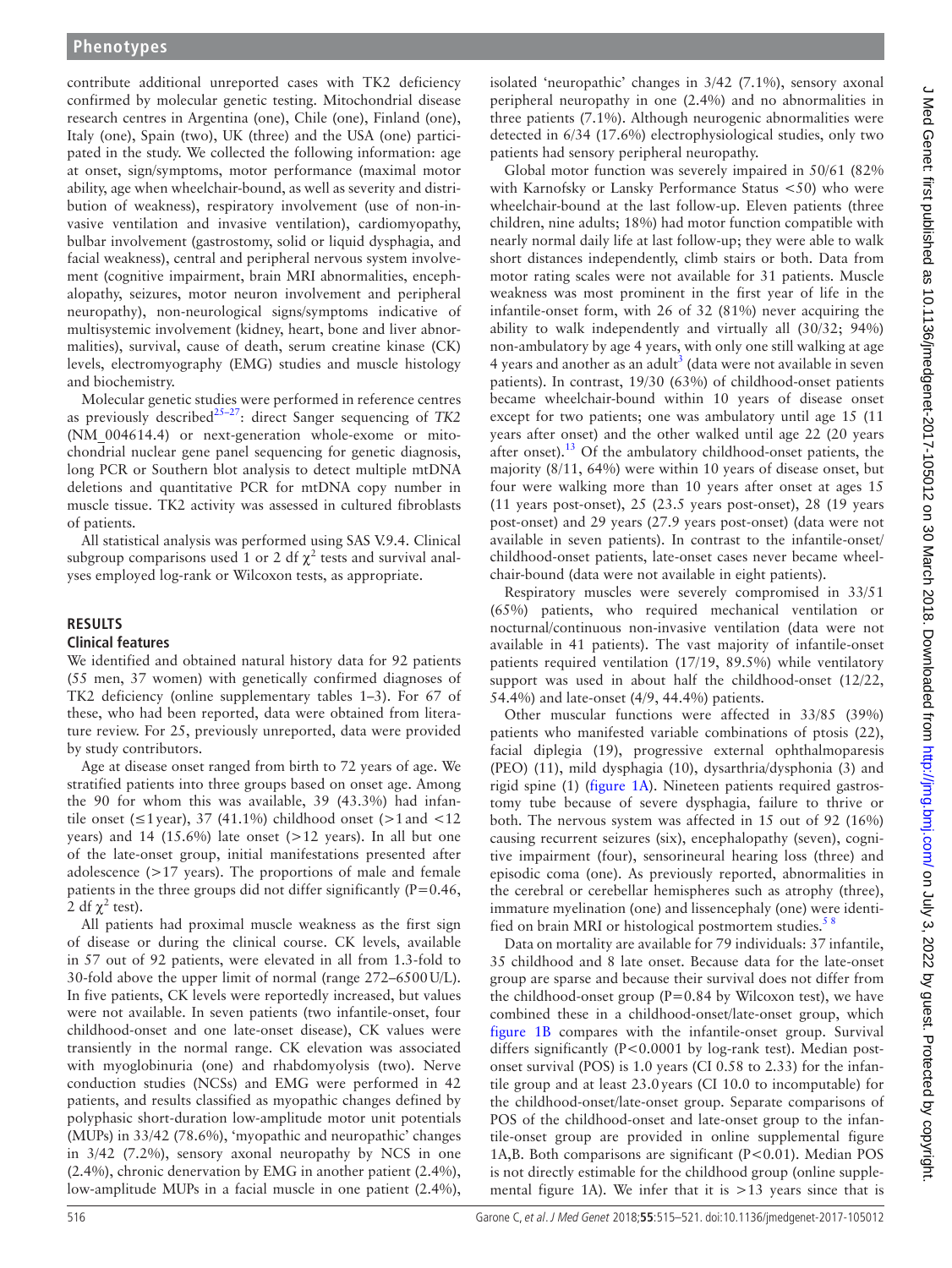

<span id="page-2-0"></span>**Figure 1** Manifestations and survival curves of thymine kinase 2–deficient patients. (A) Bar graph showing the prevalence of symptoms in different organs/tissues in the cohort of patients. (B) Post-onset survival in infantile-onset and childhood-onset/late-onset patients (n=79). (C) Event-free survival (time from onset to ventilation or death) in infantile-onset and childhood-onset/late-onset patients (n=40). CNS, central nervous system; PNS, peripheral nervous system.

the 40th percentile value. Median POS for the late-onset group (online [supplemental figure 1B](https://dx.doi.org/10.1136/jmedgenet-2017-105012)) is 23.0 years, with a very wide CI, given so few cases (0.0 to incalculable).

Because 27.2% (25 of 92) of the patients are known to have died from respiratory failure, we also analysed time to ventilation or death ('event-free survival', [figure](#page-2-0) 1C). The data are limited because time to ventilation use is not available for some patients. Time from onset to ventilation or death is significantly greater for the childhood-onset/late-onset group (P≤0.0001 for log-rank test). Median time to event is 1.67 (CI 0.11 to 2.33) years for infantile onset and 10.00 (CI 3.50 to 22.00) years for childhood/late onset.

#### **Molecular genetics and biochemical studies**

Levels of mtDNA in muscle were measured in 71 patients and showed significant depletion (<30% residual mtDNA relative to age-matched control subjects) in 47 (66%). Higher proportions of infantile-onset (21/26; 81%) and childhood-onset (24/31; 77%) had mtDNA depletion than late onset (1/14; 7%) (P  $\leq$  0.0001 for late-onset vs others, 1 df  $\chi^2$  test). Multiple mtDNA deletions were detected in muscle of 24 patients primarily in late-onset patients: infantile-onset (1/8; 12.5%), childhood-onset (7/14; 50%) and late-onset (16/16; 100%). The proportions with multiple mtDNA deletions differed significantly over the three groups (P≤0.001, 2 df  $\chi^2$  test).

Pathogenic variants were identified in all exons of *TK2* and no clear genotype–phenotype correlation was apparent. The most common mutation, p.Thr108Met, was identified in a homozygous state in 13 patients with heterogeneous clinical phenotypes (three infantile-onset, six childhood-onset and four late-onset individuals) ([figure](#page-3-0) 2). The substrate binding site (encoded by exon 5) and active site (exon 8) are hotspots for the mutations. We identified 11 novel mutations affecting highly conserved amino acid residues, splice site regions or a reading frame (p.Lys50Ilefr99\*, p.Arg104His, p.Thr116Ile, p.His121Asp, p.Met132Thr, p.Ala139Thr, c.156+6T>G, p.Asp157Valfs11\*, p.His163Asp, p.Ile212Val

and p.Gln125His); all were predicted to be deleterious by PolyPhen-2, SIFT or both.

TK2 activity measured in 11 patient-derived fibroblast cell lines showed residual activity ranging from 1% to 39% relative to healthy controls without correlation with clinical severity (online [supplementary table 4\)](https://dx.doi.org/10.1136/jmedgenet-2017-105012).

# **Muscle biopsy**

Muscle biopsy samples, obtained in 83 patients, were subjected to a variety of diagnostic tests. Histochemical, histological, biochemical and molecular genetics analyses had been prioritised and performed based on the differential diagnosis of mitochondrial versus other metabolic or congenital myopathies thereby limiting the opportunity to compare all tests within individual patients.

Muscle histology data were available in 36 patients. Myopathic changes included atrophic and/or necrotic fibres (28/36, 69.5%), fibre size variability/type 1 predominance (24/36, 66.6%), increased central nuclei (11/36, 30.5%), sarcoplasmic vacuoles (5/36, 13.9%), lipid droplets or fat replacement of muscle tissue (7/36, 19.5%), and fibrosis or increase of connective tissue (14/36, 38.9%). Muscle histochemistry was abnormal in all 71 patients studied: 53/71 (74.6%) had numerous cytochrome *c* oxidase (COX)–deficient and ragged-red fibres (RRFs), 14/71 (19.7%) had only COX-deficient fibres and 4/71 (5.7%) had isolated RRFs. Oxidative-phosphorylation (OXPHOS) enzyme activities were measured in muscle of 48 patients. Multiple OXPHOS defects were identified in 35/48 (73%) while single enzyme abnormalities were detected in 7/48 (14.5%) (complex IV deficiency in 4/49, complex III in 1/48, isolated increase of citrate synthase in 1/48 and complex I in 1/48). In six patients (12.5%) with childhood-onset (two) and late-onset (four) myopathies, OXPHOS activities were normal.

# **Classification**

Based on clinical, biochemical and molecular genetics features, we identified three clinical forms of TK2 deficiency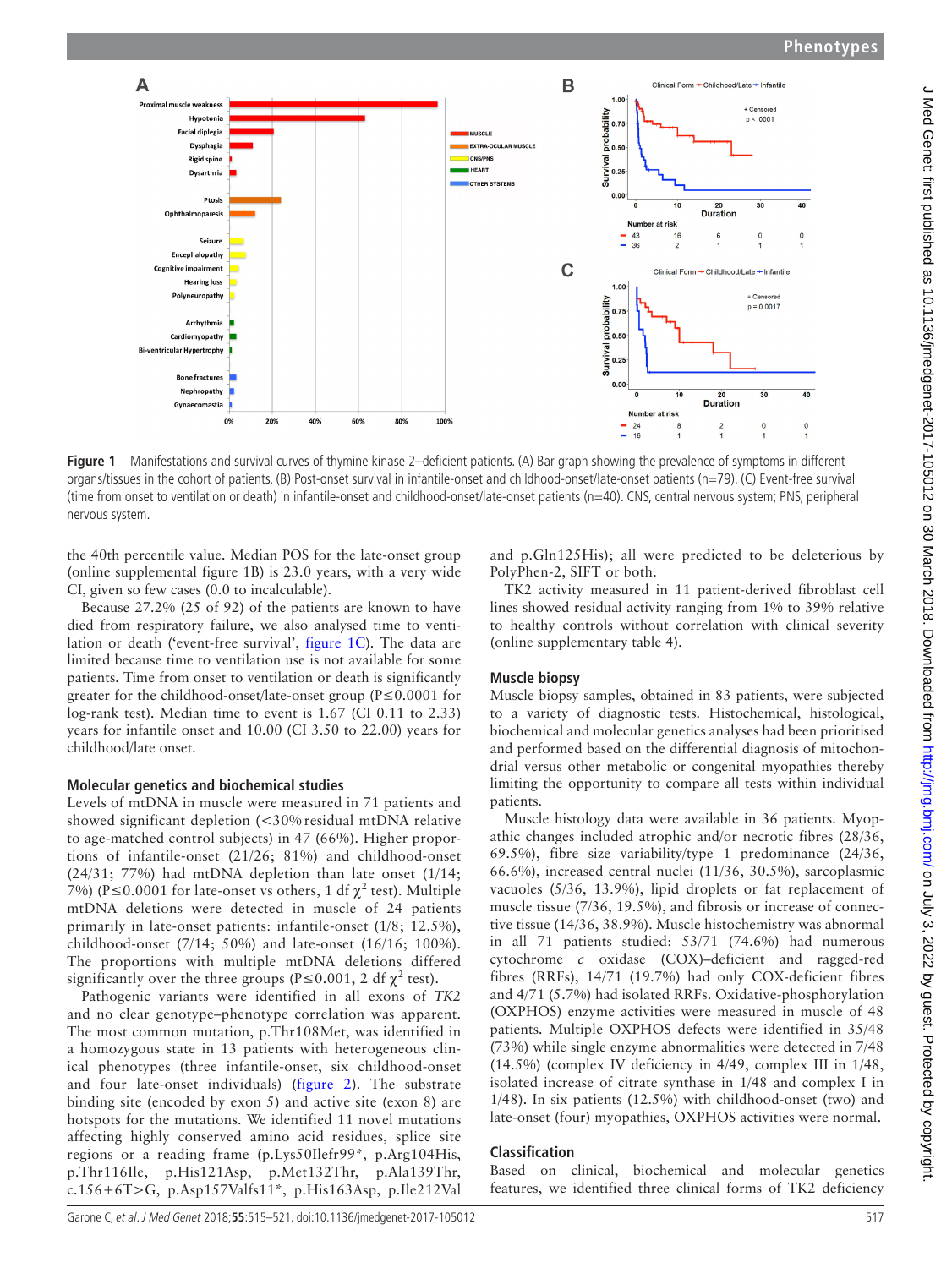

<span id="page-3-0"></span>Figure 2 Thymine kinase 2 (TK2) mutations. Mutations in the coding and splice-site regions of TK2 (NM\_004614.4). Hot-spot exons are marked in red boxes. Protein changes are colour-coded based on the clinical phenotype caused in our cohort of patients. Protein changes found with more than one clinical phenotype are highlighted with multiple colours. Protein changes found in all of the three forms are noted in black. DNA sequence variants are noted in grey font.

(online [supplementary tables 1–3\)](https://dx.doi.org/10.1136/jmedgenet-2017-105012) that we defined by the following criteria:

#### Infantile-onset myopathy

defined by onset in the first year of life (mean  $0.53 \pm SD$  0.32), rapidly progressive myopathy, with or without encephalopathy and severe muscle mtDNA depletion. In our cohort of patients, 39 (42.4%) patients fulfilled criteria for TK2 infantile myopathy. Severe congenital myopathy and hypotonia or motor regression progressed rapidly to fatality in the majority of cases within 1year of follow-up due to respiratory failure ([figure](#page-2-0) 1B). Virtually all never developed the ability to walk or became wheelchair-bound by age 4 years (94%) and 89% required ventilator support. Additional clinical manifestations were seizures (seven), encephalopathy (five), lissencephaly (one), cognitive dysfunction (three), ptosis (four), facial diplegia (three), dysphagia (three) and multiple bone fractures (two). Single patients presented with each of the following clinical abnormalities: nephropathy, rigid spine, coma episodes, cardiomyopathy, bi-ventricular hypertrophy, arrhythmia, oesophageal atresia, microcephaly, bilateral optic atrophy, severe peripartum asphyxia, anaemia, thrombosis, capillary-leak syndrome, bilateral chylothorax and occipital skin necrosis. Overall, 13/39 (33.3%) infantile-onset patients had non-skeletal muscle manifestations while 10/39 (25.6%) had central nervous system (CNS) abnormalities.

# Childhood-onset myopathy

delineated by childhood-onset  $(>1$  and  $<12$  years), moderately to rapidly progressive myopathy, and muscle mtDNA depletion with, in some cases, multiple deletions. All patients

fulfilled criteria for childhood limb myopathy with proximal weakness, Gower signs and myopathic histological changes, but some also manifested facial diplegia (11), ptosis (9), PEO (3) and dysphagia (1). The weakness occasionally resembled spinal muscular atrophy (SMA) type 3 with progressive clinical course to wheelchair-bound status in the majority (60%) and invasive or non-invasive ventilator dependency in 55% (12/22). A minority (7/37, 18.9%) of the patients showed non-skeletal muscle involvement including hearing loss (two), as well as one each with cognitive decline, encephalopathy, prolonged QT, arrhythmia, multiple bone fractures, renal tubulopathy and gynaecomastia. Nervous system involvement was evident in 4/37 (10.8%) patients.

# Late-onset myopathy

defined by myopathy that clearly manifests at age  $\geq$  12 years with mtDNA depletion, multiple deletions or both in muscle. Sixteen patients (17.4%) in our cohort presented with adult-onset myopathy, which mimicked facioscapulohumeral dystrophy with marked facial weakness, scapular winging or both in seven (43.75%). In retrospect, subtle signs of myopathy were often present in childhood (eg, slow running) but did not prompt medical evaluation until adulthood. All patients retained the ability to walk, but 4/9 (44.4%) used ventilator support. Additional manifestations were ptosis (nine), PEO (eight), dysphagia (six), dysarthria/dysphonia (three), respiratory insufficiency (five), cardiomyopathy (two) and one each with peripheral neuropathy and hearing loss. Non-muscle manifestations were present in 4/16 (25%), but none had CNS abnormalities.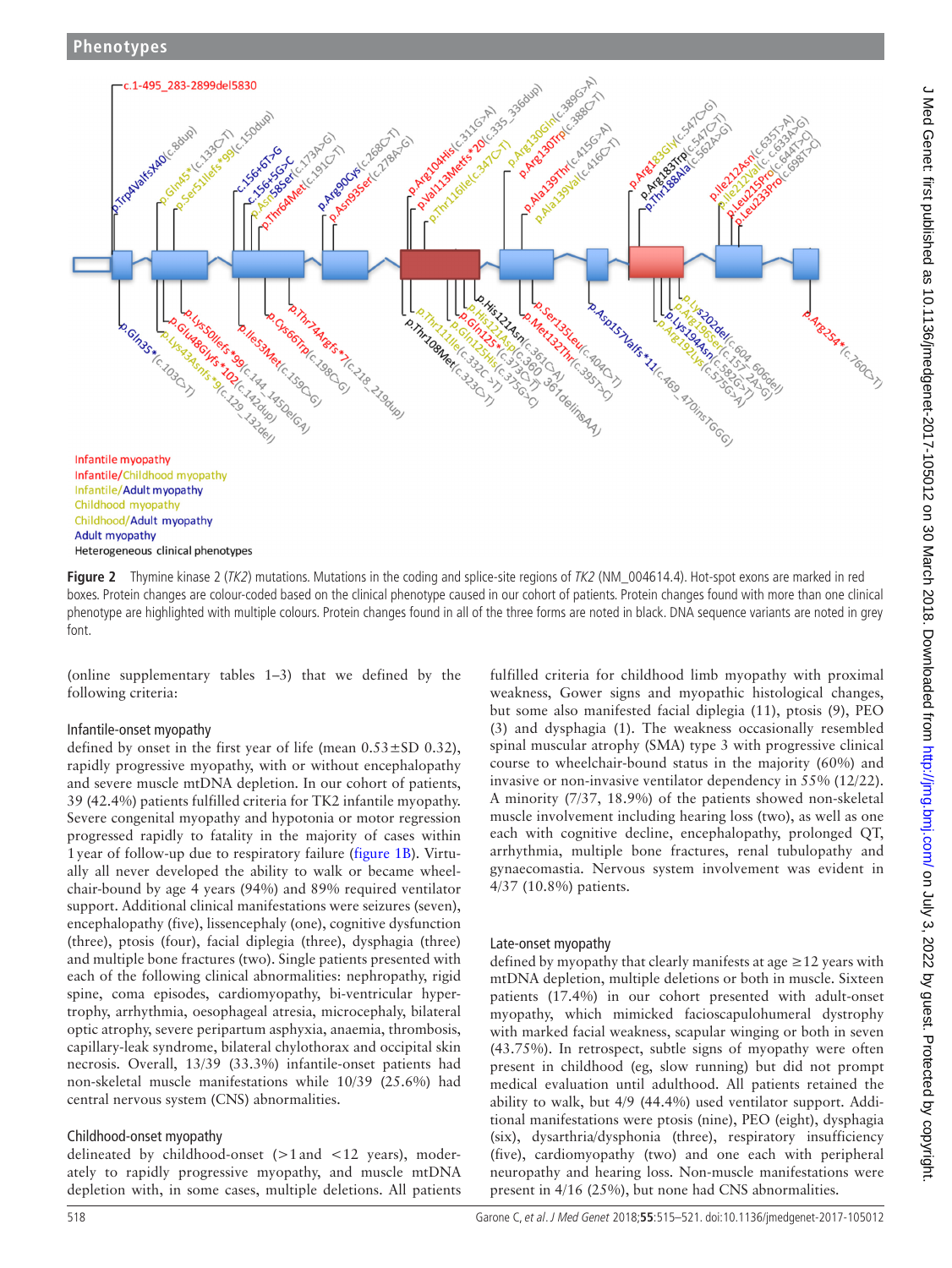A growing number of mitochondrial diseases with mtDNA instability have been linked to mitochondrial deoxynucleotide pool imbalance, including deficiencies of TK2, dGK, RRM2B or TYMP. For these disorders, treatment with nucleotides/nucleosides has ameliorated phenotypic and biochemical abnormali-ties in cellular and animal models.<sup>[28–31](#page-6-5)</sup> An understanding of the natural history of deoxynucleotide pool imbalance disorders is essential if these treatments are to be tested effectively in clinical trials. We have retrospectively documented the manifestations and natural history of TK2 deficiency in a cohort of 92 patients, including 25 recently diagnosed.

The disease presents predominantly as a myopathy with a wide spectrum of age at onset and severity.

We have confirmed the phenotypic heterogeneity of TK2 deficiency and divided the spectrum into three major clinical forms: (1) infantile-onset myopathy evident in the first year of life with rapid progression to early death; (2) childhood-onset myopathy with proximal limb weakness progressing, in most cases, to loss of ambulation within 10 years of disease onset and ventilator use; and (3) late-onset myopathy with subclinical or mild myopathy at disease onset in adolescence through adulthood and slow progression with retained ability to walk but requirement of ventilator support in nearly half. Infantile-onset and childhood-onset myopathies were the most common clinical phenotypes accounting for 82% of TK2-deficient patients. Although accounting for a small minority of the patients (18%), the lateonset form has been only recently associated with *TK2* mutations and therefore may be under-represented.

We identified three important features that enable stratification of TK2-deficient patients: (1) age at onset, (2) rate of muscle weakness progression and (3) post-onset survival. POS was dramatically shorter in the infantile-onset form compared with the childhood-onset/late-onset forms (median 1 vs 23 years). Muscle weakness was evident in the first year of life in the infantile-onset form with 26 of 32 (81%) never acquiring the ability to walk independently and virtually all (30/32; 94%) were non-ambulatory by age 4 years. In contrast, 19 of 30 (63%) of childhood-onset patients became wheelchair-bound whereas late-onset cases never became wheelchair-bound. Therefore, length of survival and progression of muscle weakness, reflected by capacity to ambulate, represents important clinical features for the evaluation of treatment efficacy in future clinical trials.

The range of weakness severity among TK2-deficient patients parallels the spectrum of SMA with infantile-onset TK2 myopathy resembling SMA type 1 and severe type 2, childhood-onset myopathy similar to milder type 2 and 3a SMA, and late-onset myopathy comparable to SMA types 3b and IV, although the weakness is more progressive.<sup>[10 28 32](#page-6-6)</sup> Genetic screening for TK2 deficiency must be considered in children, particularly infants, with rapidly progressing muscle weakness, especially when associated with elevated blood lactate and CK.

The adult myopathy shares prominent facial weakness with facioscapulohumeral muscular dystrophy (FSHD).<sup>18 29</sup> We suggest that genetically undiagnosed patients with autosomal recessive myopathies, including FSHD-like cases, should be screened for *TK2* mutations in blood or mitochondrial alterations in muscle biopsies.

While hypotonia and proximal muscle weakness are common in all of the three clinical forms, the involvement of ocular muscles with ptosis or PEO is more frequent in late-onset cases (11/16, 68.7%) than in the childhood-onset (11/37, 29.7%) and infantile-onset forms (3/39, 7.7%). Therefore, extraocular

muscle involvement is much more characteristic of TK2 lateonset form. Non-muscle manifestations noted in 27.2% of patients (25/92) were mostly CNS or peripheral nervous system involvement, cardiopathy and bone fractures. Interestingly, CNS signs are more frequent and severe in the infantile form with 10/39 patients (25.6%) manifesting as encephalopathy, seizures or cognitive impairment; however, due to the high frequency of restrictive lung disease, it is uncertain in some cases whether the cerebral manifestations might have been due to hypoxic–ischaemic damage in the setting of respiratory failure or infections. Nevertheless, these data indicate the importance of a multisystemic evaluation of patients with infantile-onset form for clinical care and interventional trials.

Skeletal muscle biopsies showed mtDNA defects ranging from severe mtDNA depletion in the infantile-onset and childhood-onset myopathies to partial mtDNA copy number reduction or multiple mtDNA deletions in isolation in the late-onset myopathy. Although a few *TK2* mutations were associated with specific clinical forms (eg, frameshift mutation in exons 2 and 3 in infantile-onset cases and p.Arg90Cys in late-onset myopathy) [\(figure](#page-3-0) 2), 12 mutations were associated with multiple phenotypes so overall genotype–phenotype correlations based on type of mutation and protein location could not be clearly delineated. Based on the genomic localisation of the variants, we confirmed exon 5 as a hot spot<sup>20</sup> and identified exon 8 as a second frequent location for *TK2* mutations. Exon 5 encodes the α4 helix, which is required for enzyme dimerisation and nucleoside recognition in the deoxynucleoside kinase domain. Exon 8 encodes the α8 helix, an integral component of the lid region required for binding of phosphate groups of ATP and catalysis.  $91420$ 

Although progressive proximal muscle weakness was uniformly present in all three clinical forms of TK2 deficiency, the myopathy manifested variable severity and functional impairment. The majority of the patients also had respiratory muscle weakness, which was the most common cause of death. Reduced total VC was identified in both symptomatic and asymptomatic patients. In some patients with late-onset myopathy, nocturnal dyspnoea was an initial symptom of the disease.

CK levels were elevated (272–6500U/L) in 57 TK2-deficient patients and normal in only five: one with infantile-onset myopathy and four with childhood-onset myopathy, indicating that a normal CK does not exclude TK2 deficiency. Myoglobinuria and rhabdomyolysis were rare (three patients).

EMG revealed myopathic changes in 78.6% of patients tested. Surprisingly, neurogenic changes were detected in six patients including two with sensory axonal peripheral neuropathy. One was a 58-year-old man with symptomatic sensory axonal neuropathy, but also signs of myopathy including axial and proximal limb weakness, PEO and pulmonary function tests indicating restrictive lung disease; and one an infantile patient with a severe multisystemic disorder. Other medical conditions causing peripheral neuropathy were excluded in these patients. These data demonstrate peripheral nerve involvement in a minority of patients with TK2 deficiency.

Results of routine muscle histology were available in 36 patients; in the majority of samples, myopathic changes (69.5%) and fat/ connective replacement (38.9%) were noted. Histochemical data were available in 77% of patients confirming COX deficiency with or without RRFs as morphological hallmarks of TK2 deficiency. In 87.5% of the biopsies, biochemical activities of respiratory chain enzymes were reduced with isolated complex IV deficiency or variable defects of complexes I, III and IV. The combination of dystrophic features with COX defect and RRF is highly suggestive of TK2 deficiency, but must be supplemented by molecular genetic studies to confirm TK2 deficiency.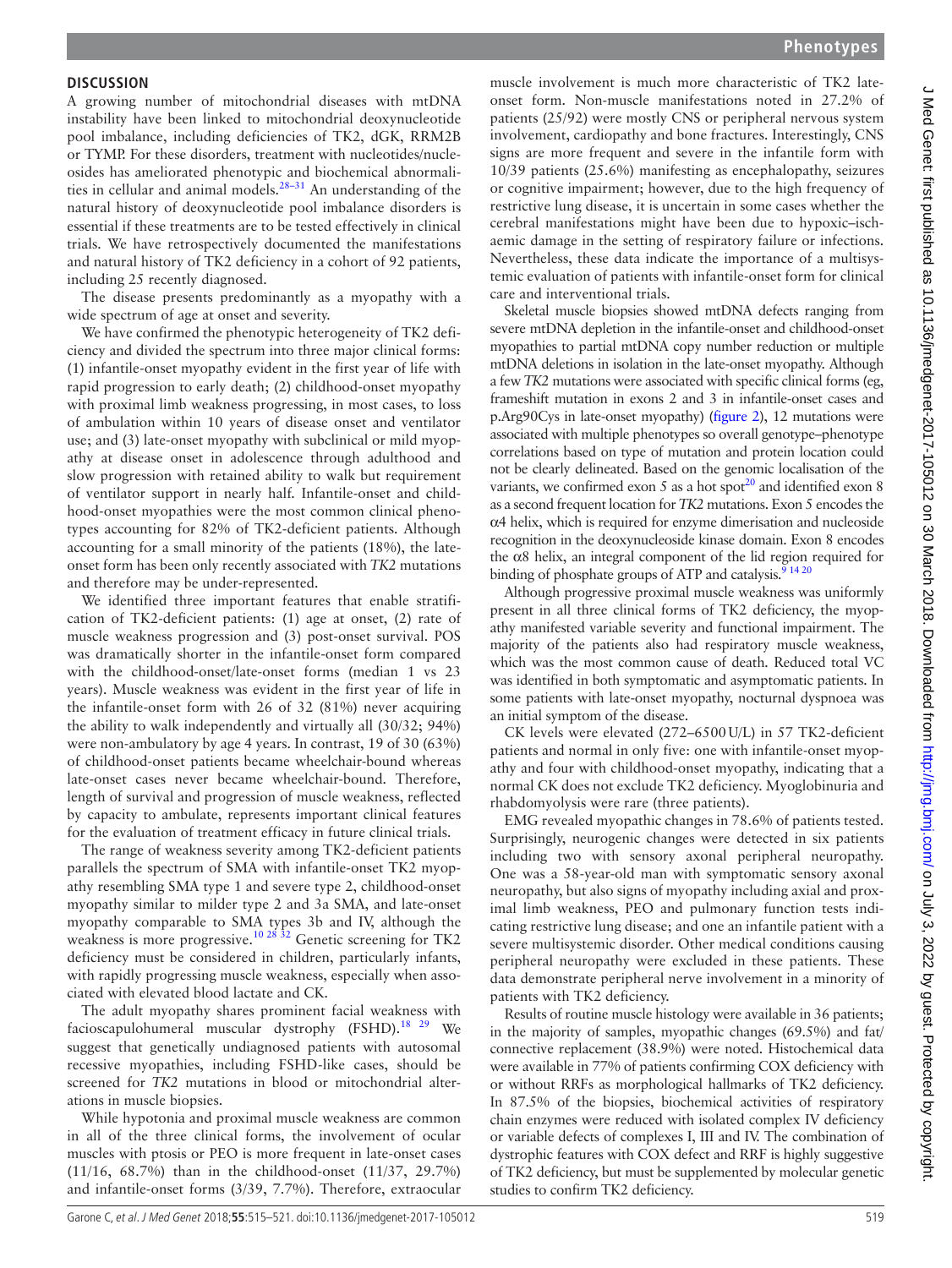In conclusion, TK2 deficiency is a frequent mitochondrial predominantly myopathic disorder that may be under-diagnosed due to its diverse spectrum of clinical presentations. Our study provides diagnostic clinical and molecular genetic criteria and describes additional phenotypic features, as well as outcomes, that are important for early and accurate diagnosis and optimal management of this disease. Greater awareness of diagnostic criteria and the variability of clinical manifestations may lead to increased recognition of the disorder, which is particularly important as preclinical studies of pyrimidine deoxynucleoside monophosphates and deoxynucleoside therapies have demonstrated safety and efficacy in a Tk2 H126N knockin mouse model.<sup>30 31</sup>

#### **Author affiliations**

<sup>1</sup>Department of Neurology, Columbia University Medical Center, New York City, New York, USA

<sup>2</sup>MRC Mitochondrial Biology Unit, Cambridge Biomedical Campus, Cambridge, UK <sup>3</sup>Wellcome Trust Centre for Mitochondrial Research, Institute of Neuroscience, The Medical School, Newcastle University, Newcastle upon Tyne, UK <sup>4</sup>

Neuromuscular Unit, Hospital Universitario 12 de Octubre, Madrid, Spain <sup>5</sup> <sup>5</sup>Nuffield Department of Obstetrics and Gynaecology, University of Oxford, Oxford, UK

6 Oxford Medical Genetics Laboratories, Oxford University Hospitals NHS Foundation Trust, Oxford, UK <sup>7</sup>

 $17$ Centre for Biomedical Network Research on Rare Diseases (CIBERER), Instituto de Salud Carlos III, Madrid, Spain <sup>8</sup>

<sup>8</sup>Instituto de Investigación, Hospital Universitario 12 de Octubre, Madrid, Spain

<sup>9</sup>Neurology Department, Hospital de Pediatría 'Prof. Dr JP Garrahan', Buenos Aires,

Argentina<br><sup>10</sup>Research Programs Unit, Molecular Neurology, Biomedicum Helsinki, University of

Helsinki, Helsinki, Finland<br><sup>11</sup>Department of Child Neurology, Children's Hospital, University of Helsinki, Helsinki<br>University Hospital, Helsinki, Finland

<sup>12</sup>Neuroscience Center, University of Helsinki, Helsinki, Finland<br><sup>13</sup>Department of Neurology, Helsinki University Hospital, Helsinki, Finland<br><sup>14</sup>Department of Paediatric Neurology, Royal Manchester Children's Hospital,

<sup>15</sup>UOC Neurology and Neuromuscular Diseases, Department of Clinical and<br>Experimental Medicine, University of Messina, Messina, Italy

<sup>16</sup>Paediatric Neurology, Oxford University Hospitals NHS Foundation Trust, Oxford, UK <sup>17</sup>Paediatric Neurology, University Hospital Southampton NHS Foundation Trust,

Southampton, UK 18Dubowitz Neuromuscular Centre, Great Ormond Street Hospital for Children NHS

Foundation Trust, London, UK<br><sup>19</sup>Pediatric Neurology, Faculty of Medicine, Universidad de Chile, Clínica Las Condes,

Santiago, Chile<br><sup>20</sup>Paediatric Neurology, St George's University Hospitals NHS Foundation Trust, London, UK

<sup>21</sup>Wellcome Trust Centre for Mitochondrial Research, Institute of Genetic Medicine,<br>Newcastle University, Newcastle upon Tyne, UK

<sup>22</sup>Department of Neuropathology, Oxford University Hospitals NHS Foundation Trust, Oxford, UK

<sup>23</sup>Department of Neurology, University of California San Francisco, San Francisco,

California, USA<br><sup>24</sup>Research Group on Neuromuscular and Mitochondrial Disorders, Vall d'Hebron Institut de Recerca, Barcelona, Spain<br><sup>25</sup>Centre for Biomedical Network Research on Rare Diseases (CIBERER), Instituto de

Salud Carlos III, Barcelona, Spain<br><sup>26</sup>Sección de Neuropediatría, Hospital Universitario Virgen del Rocío, Instituto de

Biomedicina de Sevilla, Seville, Spain<br><sup>27</sup>Neuromuscular Unit, Department of Neurology, Hospital Sant Joan de Déu,<br>CIBERER, ISCIII, Universitat de Barcelona, Barcelona, Spain

<sup>28</sup>Department of Biochemistry and Molecular Biology, University of Zaragoza-CIBERER—Instituto de investigaciones Sanitarias de Áragón, Zaragoza, Spain<br><sup>29</sup>Metabolic Unit, Great Ormond Street Hospital NHS Foundation Trust, London, UK<br><sup>30</sup>Department of Biostatistics, Mailman School of Public Health,

Medical Center, New York City, New York, USA<br><sup>31</sup>Mitochondrial Research Group, Genetics and Genomic Medicine, UCL Great<br>Ormond Street Institute of Child Health, London, UK

<sup>32</sup> Metabolic and Neuromuscular Unit, Meyer Hospital, Florence, Italy

**Acknowledgements** The authors thank the patients and their families for collaborating with this study. We also acknowledge intellectual contributions from Drs Iain Hargreaves (Neurometabolic Unit, University College London Hospitals

NHS Foundation Trust), Jonathan Williams (Oxford Medical Genetics Laboratories, Oxford University Hospitals NHS Trust), Frances Elmslie (Clinical Genetics, St George's University Hospitals NHS Foundation Trust) and Ingrid Mazanti (Cellular Pathology, University Hospital Southampton NHS Foundation Trust) for support in the diagnosis of UK patients; Cecilia Jimenez Mallebrerar: Neuromuscular Unit, Neurology Department, Fundación Sant Joan de Déu, Hospital Sant Joan de Déu, Barcelona, Spain; Cristina Jou: Department of Pathology, Hospital Sant Joan de Déu, Barcelona, Spain; Ramon Martí: Laboratori de patologia mitochondrial CIBERER, Vall d'Hebron Institut de Recerca, Barcelona, Spain.

**Contributors** CG and MIH designed the project, carried out systematic review analysis, collected the data, performed statistical analysis and drafted the manuscript. CG and MIH created a network for the study of TK2-deficient patients in the USA. EB, SDM and CLG contributed to the diagnosis with clinical and laboratory investigations. RWT created a network for the study of TK2 patients from UK and JP, CF, JCE, DR, MIH, RMcF, SJ, NDT, AYM, TK, AC, GSG, EWS, PFC, MH and SR contributed to the diagnosis with clinical and laboratory investigations. AN created a network for TK2-deficient patients in Spain and CD-G, CK, JR, YC, MM-G, JD-C, CO, SE, JM and CH contributed to the diagnosis with clinical and laboratory investigations. ML contributed to the diagnosis of TK2-deficient patients in Argentina. KK contributed to the diagnosis of the Chilean patient. AS and PI contributed to the diagnosis of patients in Finland. MAD contributed to diagnosis of the Italian patient. JFK, YL and JLPT contributed to the statistical analyses. All of the authors revised and approved the manuscript.

**Funding** This work was supported by research grants from NIH (P01 HD080642) and U54 NS078059 from NINDS, NICHD, ODS and the National Center for Advancing Translational Science (NCATS), the Muscular Dystrophy Association (MIH) and the Associazione Malattie Metaboliche Congenite eredit arie (AMMeC) (CG) as well as by the Arturo Estopinan TK2 Research Fund (MIH) and the Marriott Mitochondrial Disease Clinic Research Fund (MMDCRF) (MIH). RWT is funded by a Wellcome Trust Strategic Award (096919/Z/11/Z), the MRC Centre for Neuromuscular Diseases (G0601943), the Lily Foundation and the UK NHS Highly Specialised 'Rare Mitochondrial Disorders of Adults and Children' Service. JP is funded by a Medical Research Council Project Grant (MR/J010448/1), Wellcome Trust Project Grant (0948685/Z/10/Z), and UK NHS Highly Specialised 'Rare Mitochondrial Disorders of Adults and Children' Service. SR acknowledges support from a Great Ormond Street Hospital Children's Charity Research Leadership award (V1260) and the Lily Foundation. PFC is a Wellcome Trust Senior Fellow in Clinical Science (101876/Z/13/Z) and a UK NIHR Senior Investigator, who receives support from the Medical Research Council Mitochondrial Biology Unit (MC\_UP\_1501/2), the Wellcome Trust Centre for Mitochondrial Research (096919Z/11/Z), the Medical Research Council (UK) Centre for Translational Muscle Disease research (G0601943), EU FP7 TIRCON and the National Institute for Health Research (NIHR) Biomedical Research Centre based at Cambridge University Hospitals NHS Foundation Trust and the University of Cambridge. During this study, AS has received support from Sigrid Jusélius Foundation, Jane and Aatos Erkko Foundation, Academy of Finland, European Research Council and University of Helsinki. MAM has received funding from the Spanish Instituto de Salud Carlos III (ISCIII) (FIS-PI12/01683). JM has received funding from the ISCIII (FIS-PI14/00005), Departamento de Ciencia, Tecnología y Universidad del Gobierno de Aragón (Grupos Consolidados B33), FEDER Funding Program from the European Union, and CIBERER, an initiative of the ISCIII. AN has received funding from 'Biobanc de l'Hospital Infantil Sant Joan de Déu per a la Investigació' integrated in the Spanish Biobank Network of ISCIII for the sample and data procurement. YC has received funding from the Spanish Ministry of Economy and Competitiveness (BFU2014- 52618-R) and AFM-Téléthon (19965).

**Competing interests** None declared.

**Patient consent** Obtained.

**Ethics approval** Columbia University Medical Center.

**Provenance and peer review** Not commissioned; externally peer reviewed.

**Data sharing statement** All of the data collected and used in this study are included in the manuscript.

**Open access** This is an open access article distributed in accordance with the Creative Commons Attribution 4.0 Unported (CC BY 4.0) license, which permits others to copy, redistribute, remix, transform and build upon this work for any purpose, provided the original work is properly cited, a link to the licence is given, and indication of whether changes were made. See: [https://creativecommons.org/](https://creativecommons.org/licenses/by/4.0/) [licenses/by/4.0/.](https://creativecommons.org/licenses/by/4.0/)

# <span id="page-5-0"></span>**References**